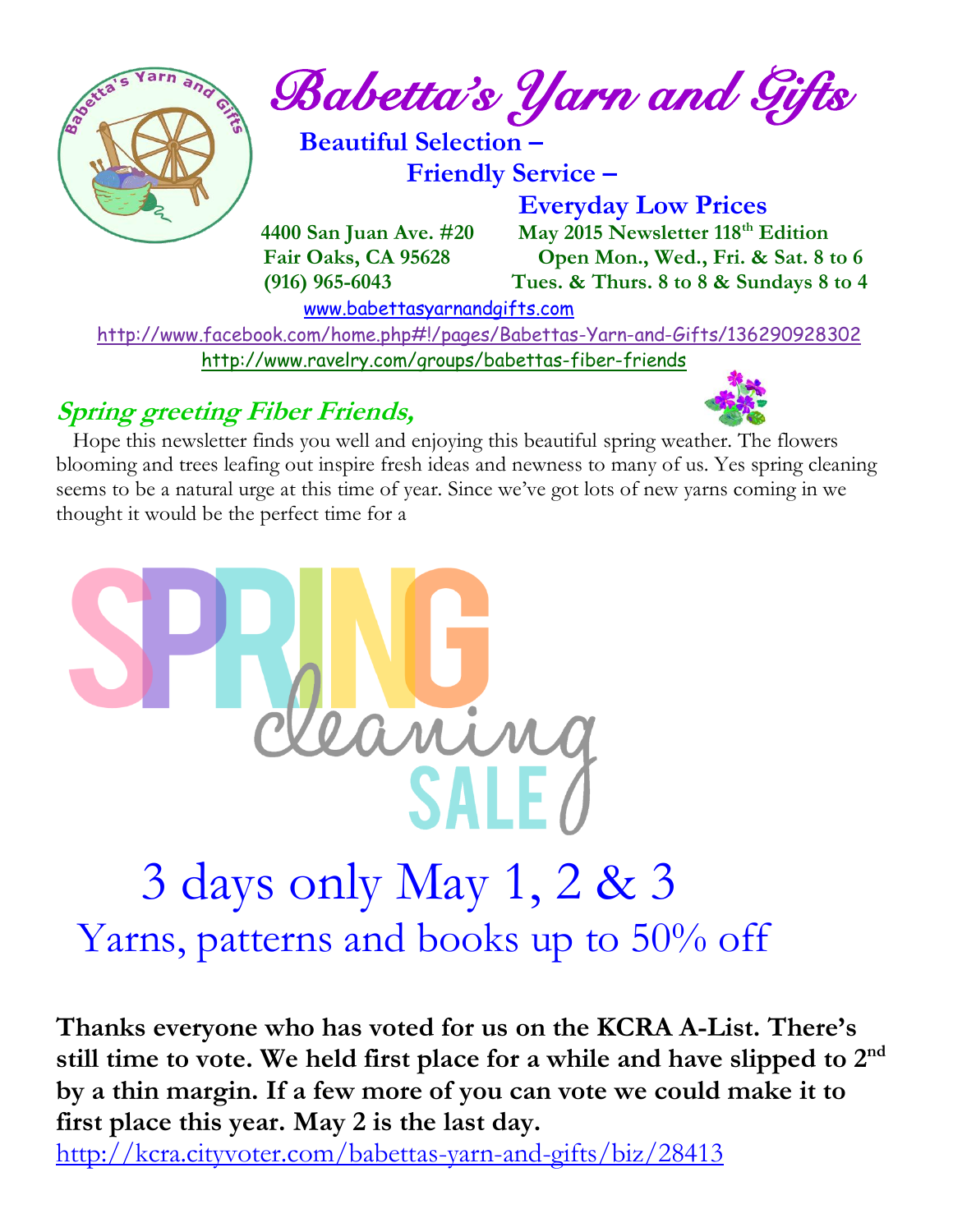#### **What's new?**



 **Knitted Wit** yarns dyed in Portland Oregon We have Rambouillet, Cashy Wool, Victory Sock & Shine

Babe Stripe from **Euro Yarns**  We also have new solid & Multis in Babe





 **New book by Anna Zilboorg**

Learn to take your knitting to a whole new level.



More new yarns from **Sirdar**- Tiny Tots

New magazines-Knitters, Piecework & Knitscene Sock Yarns from Opal & Berroco Dreamy from Anzula

**Don't forget about our ongoing "Food Drive" Bring a non-perishable food item on your next visit and you'll be entered to win a \$25 Babetta's Gift certificate. Drawing takes place the last day of every month. These items are distributed in our own community to those in need.**

**\_\_\_\_\_\_\_\_\_\_\_\_\_\_\_\_\_\_\_\_\_\_\_\_\_\_\_\_\_\_\_\_\_\_\_\_\_\_\_\_\_\_\_\_\_\_\_\_\_\_\_\_\_\_\_\_\_\_\_\_\_\_\_\_\_\_\_\_\_\_\_\_\_\_\_**

**\_\_\_\_\_\_\_\_\_\_\_\_\_\_\_\_\_\_\_\_\_\_\_\_\_\_\_\_\_\_\_\_\_\_\_\_\_\_\_\_\_\_\_\_\_\_\_\_\_\_\_\_\_\_\_\_\_\_\_\_\_\_\_\_\_\_\_\_\_\_\_\_\_\_\_**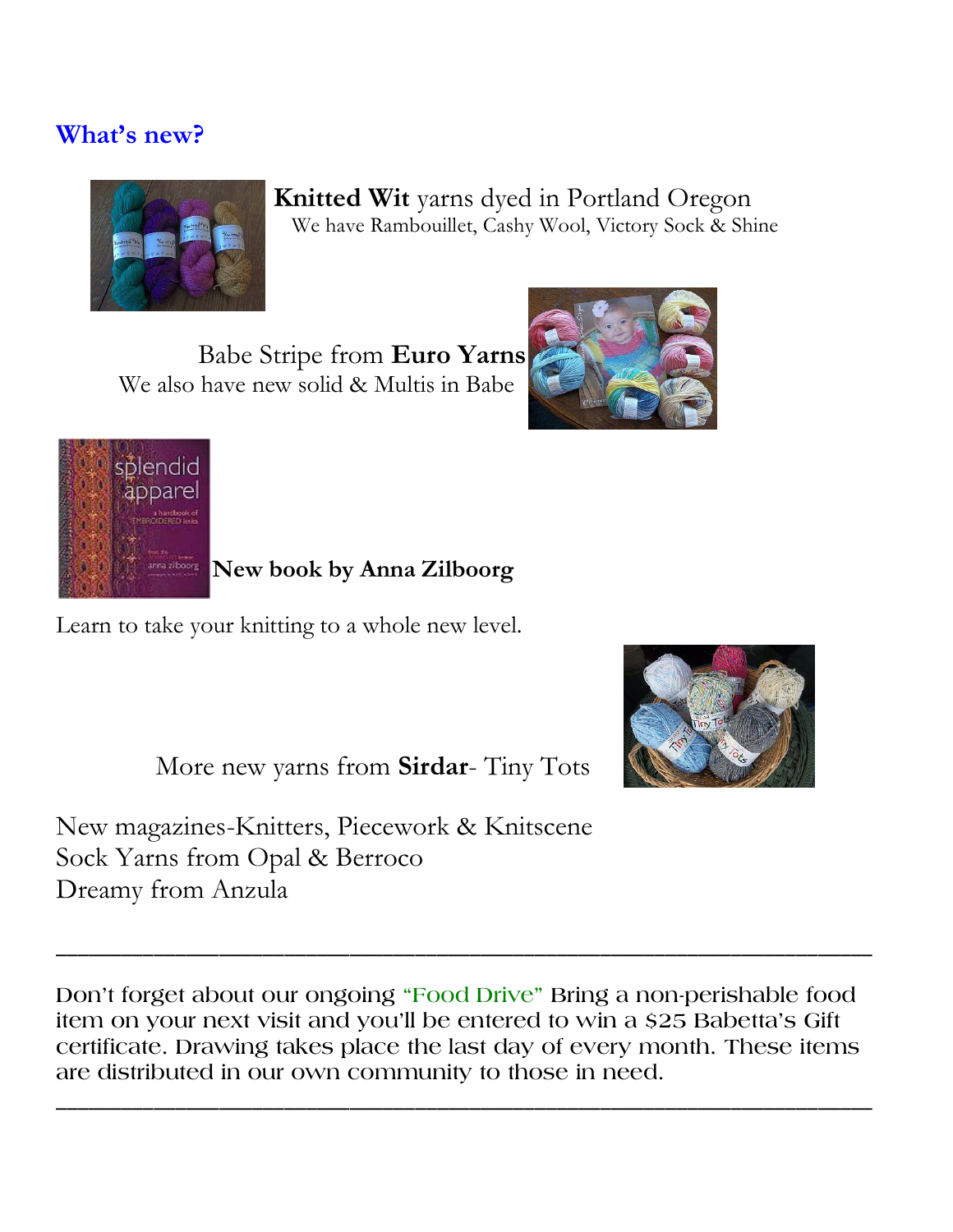Alice's Embrace has really grown since its inception. Read about this wonderful organization and how you can join in making gifts for those suffering with Alzheimer's. <http://www.alicesembrace.com/>

 **May 10 is Mother's Day** 



**A gift certificate from Babetta's is always a nice surprise** 

## **Classes for May 2015 at Babetta's 916-965-6043**

 *In our project classes you can learn to knit anything from scarves to socks to felted purses to lace shawls to hats to sweaters. Pick your project and join in the fun. Our knitters inspire each other to try new things by sharing ideas and showing off their latest creation. Sign up for one of our classes and you will receive a coupon for 10% off.*

 **Pre-registration is required as class sizes are limited. Please choose your dates carefully. Because of scheduling conflicts and complications, make-up classes will only be allowed under special circumstances and individual consideration.**

**Tuesdays May 5, 12 & 19** Knitting Project 10am – 11:30am fee \$50 Knitting Project 6pm – 7:30pm fee \$50

**Wednesdays May 6, 13 & 20** Knitting Project 1pm – 2:30pm fee \$50 Knitting Project 3:30pm- 5pm fee \$50

#### **Thursday May 7, 14 & 21**

Knitting Project 6pm – 7:30pm fee \$50 Knitting Project 10am – 11:30am fee \$50 **Saturdays May 9, 16 & 23** Knitting Project 4pm – 5:30pm fee \$50.

#### **Private Lessons**

Knitting or Crochet \$20 an hour Group Knitting or Crochet Private lessons \$15 an hour per person. Spinning or weaving \$25 an hour Group rates are \$20 an hour per person. 50% deposit required when scheduling. Cancellations with less than 24 hour notice will forfeit deposit with exceptions for emergencies. Other cancellations can be transferred to rescheduled lessons or store credit.

#### **Charity Knitting Group**

 How would you like to do some charity knitting/crocheting with a lovely group of people? **"The Purls of Fair Oaks"** meets the second Thursday of every month from 10am to noon here at **Babetta's.** This wonderful group of knitters makes newborn hats for local hospitals as well as other local charity groups. If you'd like to come join the group there's always room for more. This month's date is May 14. If you'd like to drop off any knitted or crocheted donation items you can do that at any time and I will pass them on.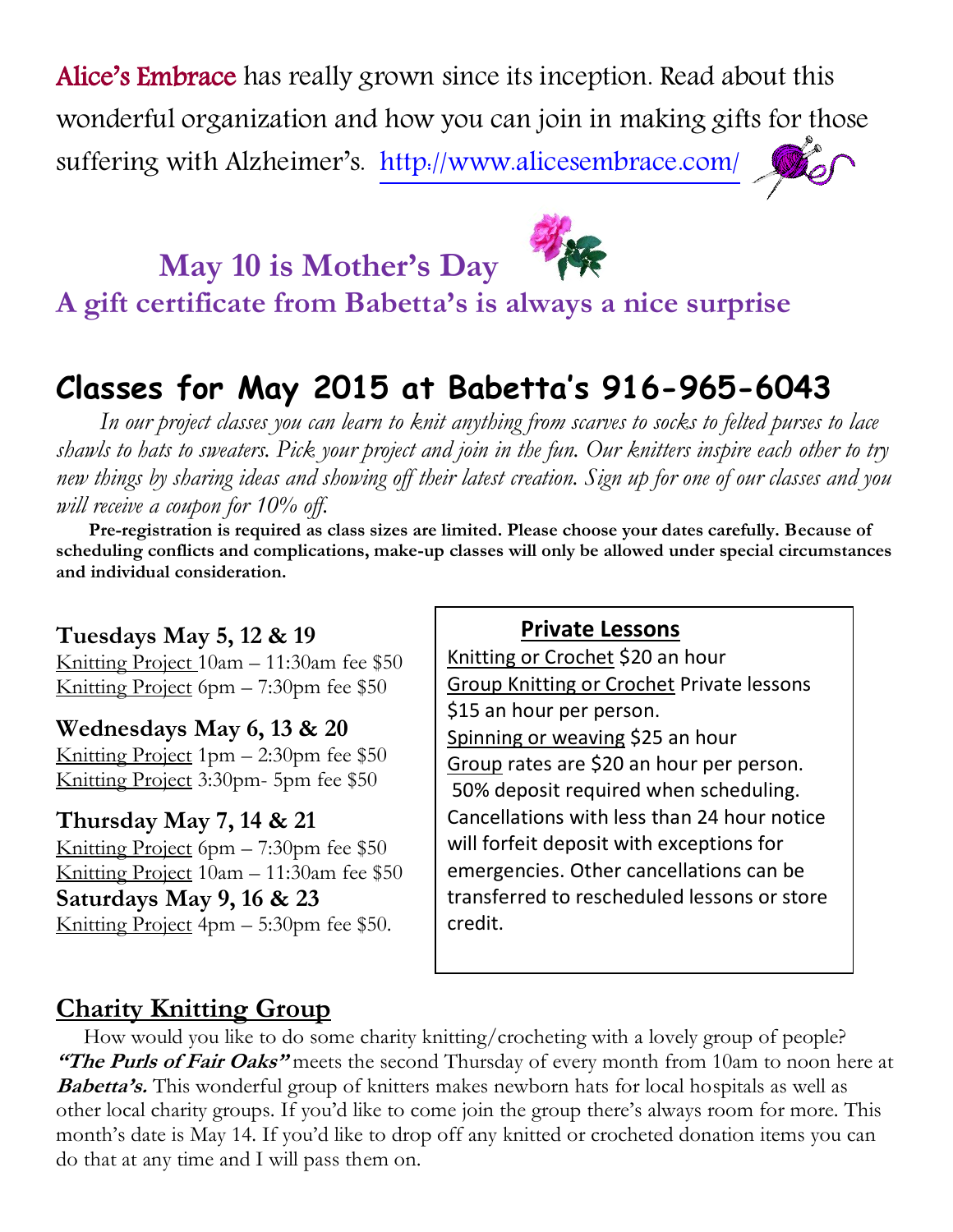#### **Free patterns for May Here are some quick knit ideas for Mother's Day**

### **Mother's Day Cowl**

This cowl is perfect for spring in a soft, cool cotton tape yarn that stripes in lovely colors.

Materials 1 ball Plymouth Yarns Cottonation, size 8 24" circulars, 1 stitch marker Gauge not critical

Cast on 120 stitches, place marker, join in the round being careful not to twist Knit all rounds leaving about 3 yards to bind off loosely.

## **Autumn Wind Cowl**

Materials: size 8 needles, 1 skein Autumn Wind a

cotton/cashmere blend from Lotus Yarns. We've got new spring colors in.

Cast on 48 stitches

Row 1:  $(k1,p1)$  3 times, knit to last 6 sts,  $(k1, p1)$ 3 times

Row 2:  $(k1,p1)$  3 times, knit to last 6 sts,  $(k1, p1)$ 3 times

Row 3:  $(k1,p1)$  3 times, purl to last 6 sts,  $(k1,p1)$ 3 times

Row 4: (k1,p1) 3 times, (k2tog) 3 times,( yo,k1)6 times, (k2tog)6 times, (yo,k1)6times,  $(k2tog)3$  times,  $(k1,p1)3$  times

Repeat rows 1 through 4 ending with row 3, bind off and sew ends together

## *Garden Lattice Beret by Maya*



 **Materials:** 1 skein Manos Silk/Merino Blend, or 1 ball Sandpiper, or 2 balls Cotton Lustre stitch markers, size 4 -16" circular, size 10 dpns and 16" circular. **Sizes** 20"(22") **Gauge** 5 st=1" on smaller needle in ribbing.